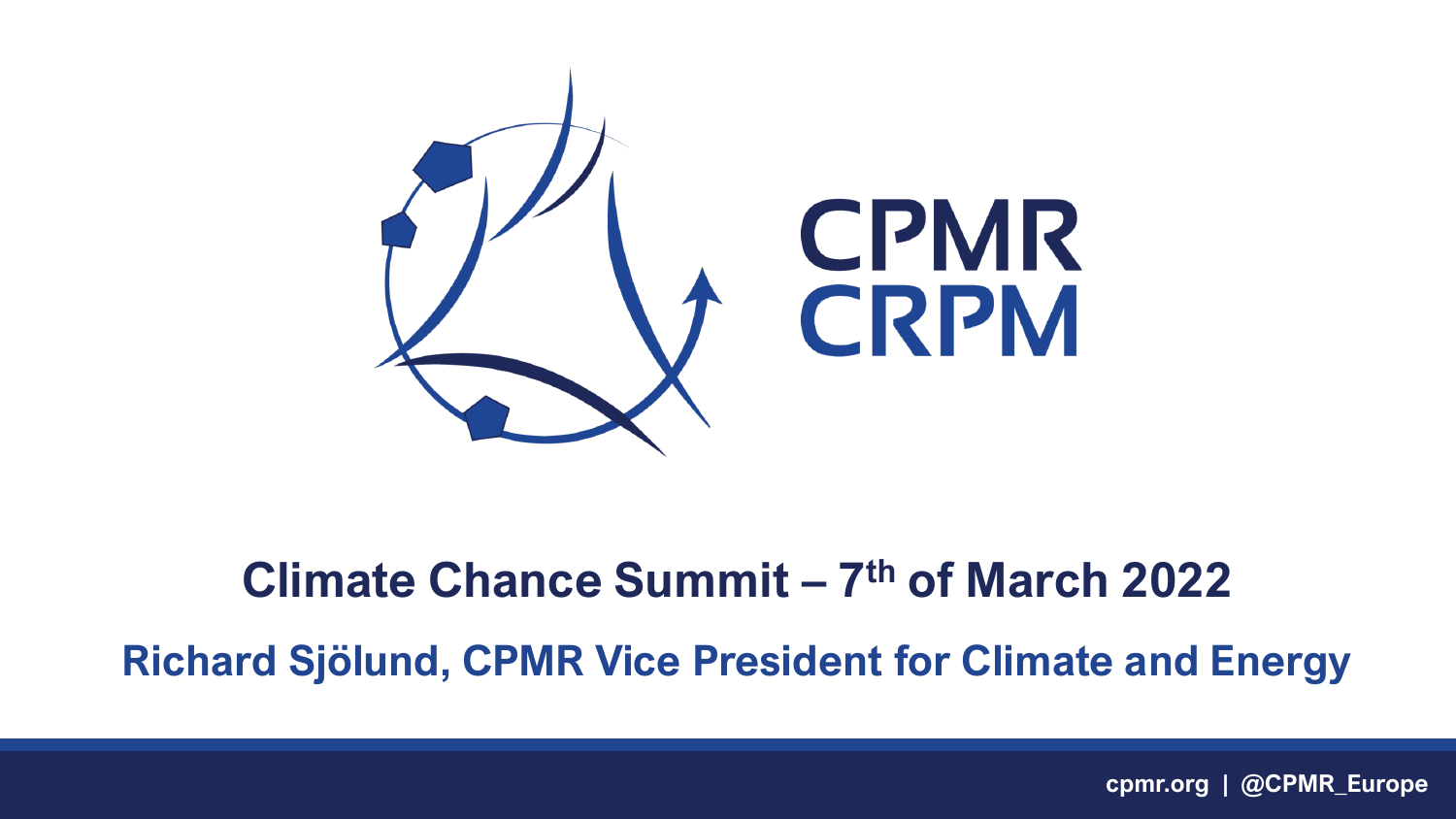## **CPMR Regions acting for climate neutrality**

The Conference of Peripheral Maritime Regions (CPMR) represents the interest of 150 Regions from 24 States

Since its creation in 1973 it works for a balanced development of the European territory and to ensure that the interests of its Members are taken into account at EU level

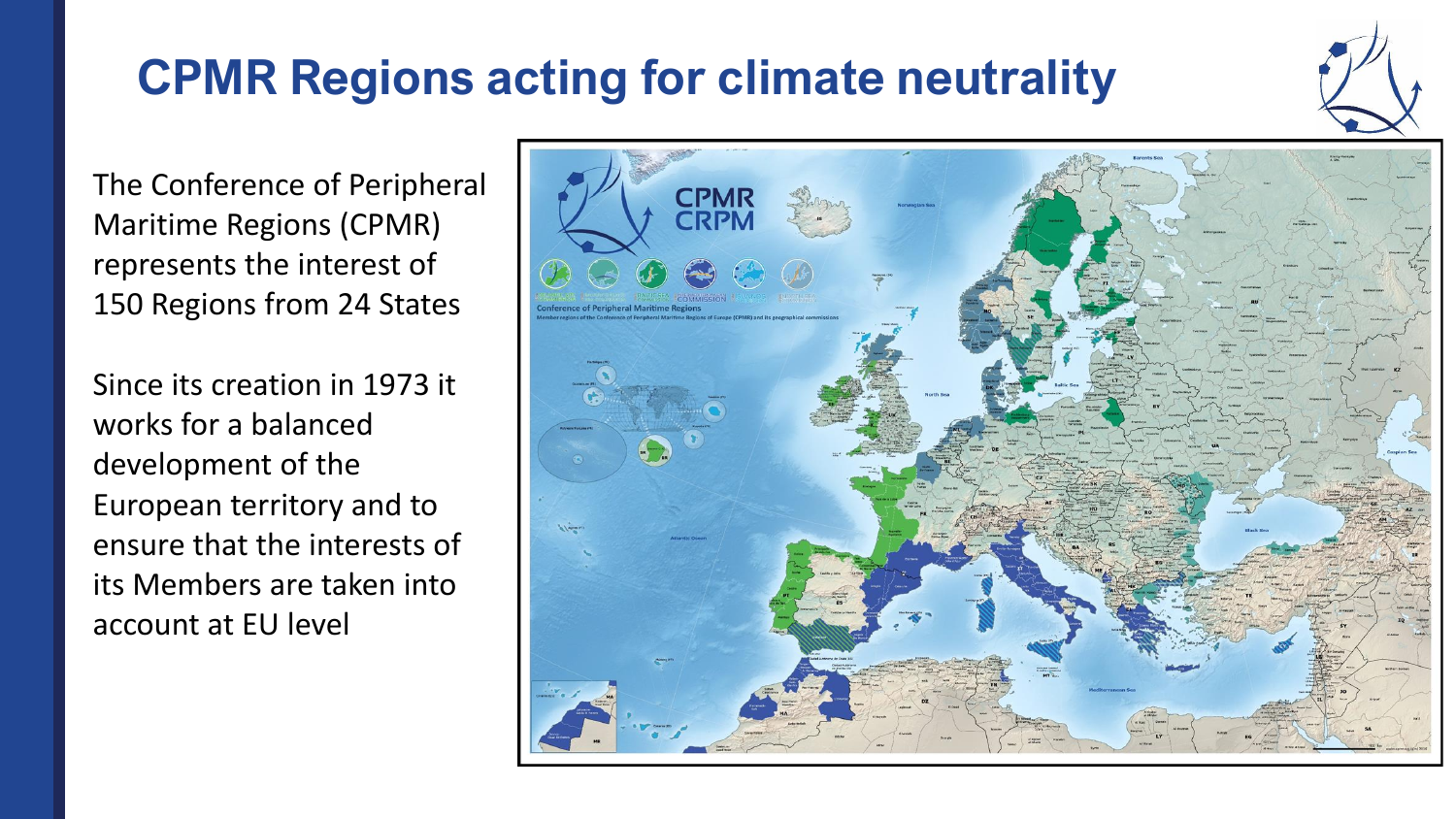## **Regions Act!**



The 'Regions Act! CPMR Regions acting for climate neutrality' initiative was launched to:

- Foster the exchange of best practices between CPMR Member Regions
- Show the contribution of CPMR Members to the European Green Deal & the Paris Agreement

Regions Act! focuses on six areas:

- Mitigation
- Adaptation
- Involvement of stakeholders
- Vulnerabilities of the territories
- The role of cohesion policy
- A just transition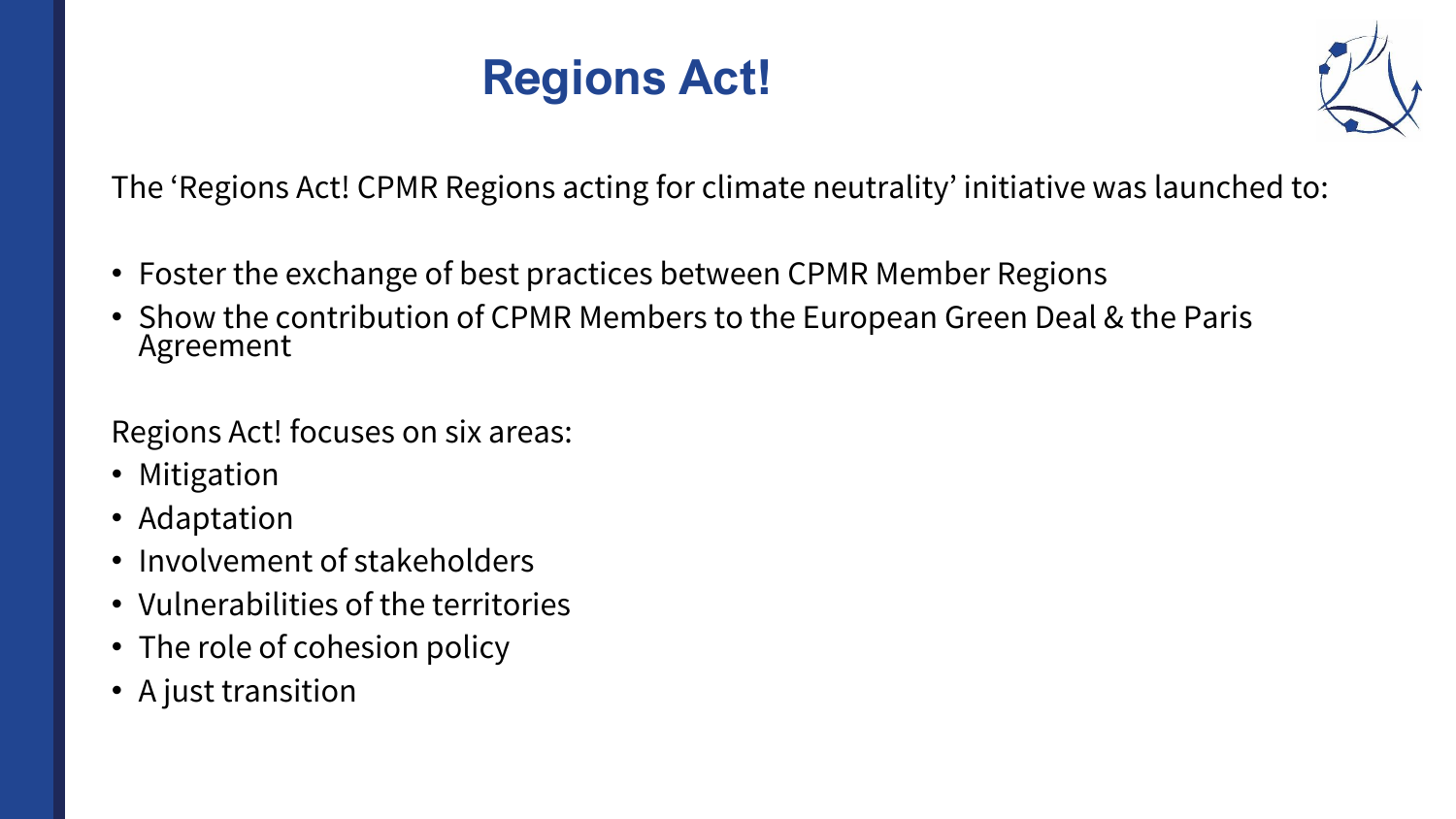### **Qualitative results**



Central role in the CPMR Climate Task Force for the exchange of best practices

The outcomes and results of Regions Act! were part of:

- Two side events at COP26
- European Climate Pact
- SEArica Intergroup of the European Parliament

Regions Act! was also presented to:

- Frans Timmermans, Executive Vice-President of the European Commission
- Advisors of Charles Michel, President of the European Council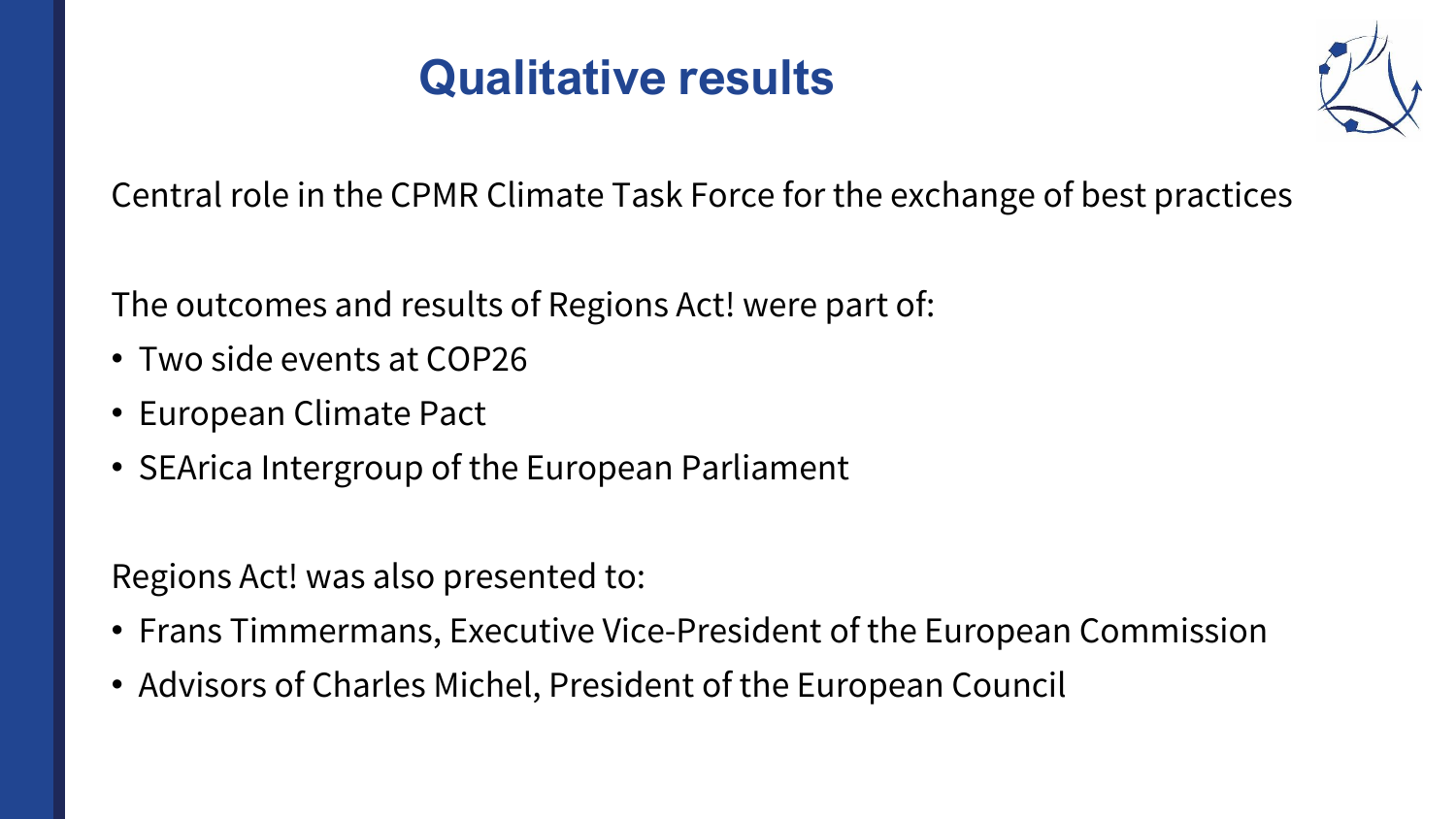# **CPMR Regions acting for climate neutrality**



- Nearly 40% of CPMR Members aim to become climate neutral before 2050
- Regions are already acting and they are ambitious
- The EU and national governments should recognise the potential that lies in the regions to achieve the European Green Deal and the Paris Agreement

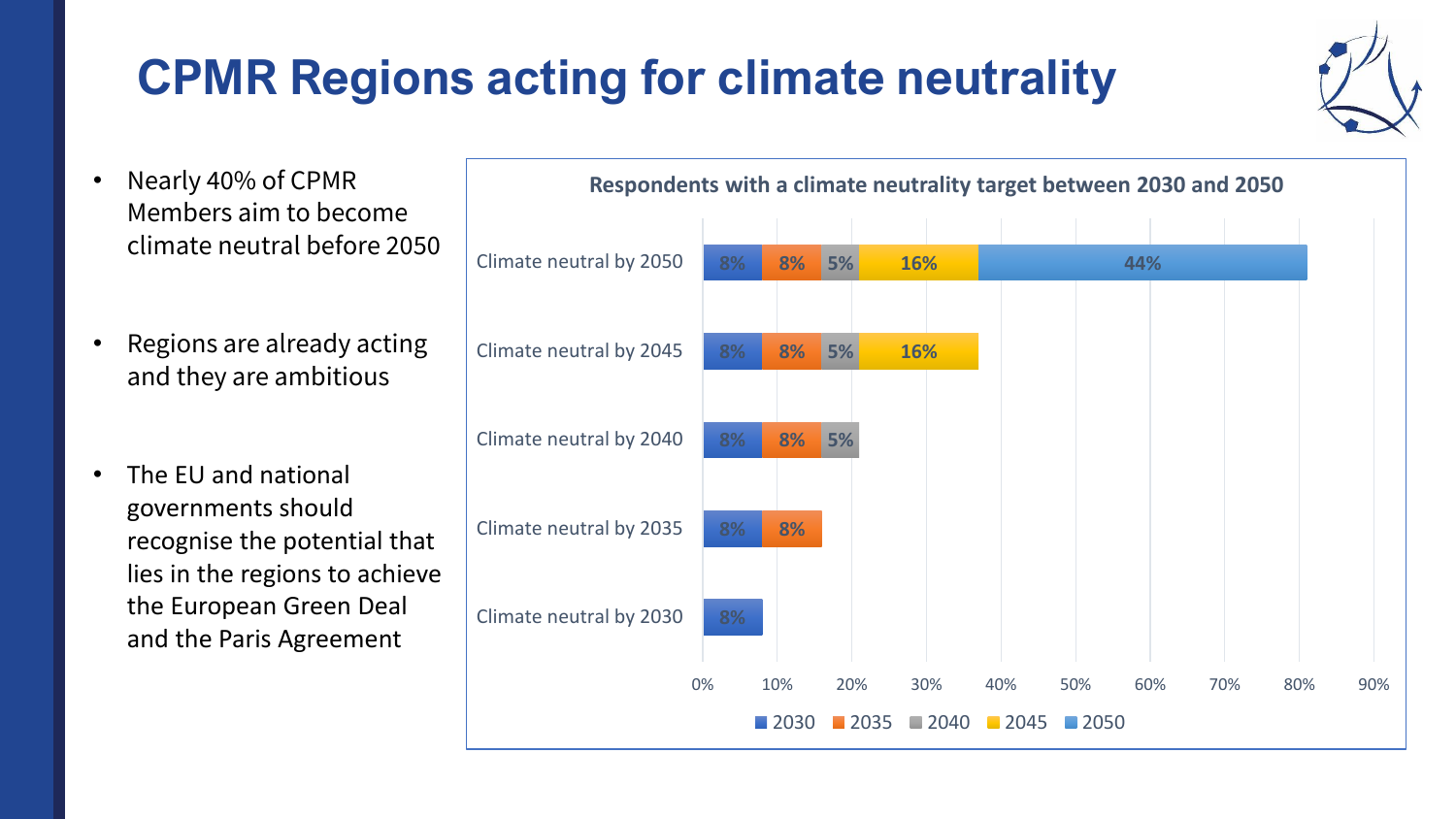# **Not only ambition but tangible policies**

- The transition to climate neutrality encompasses different economic sectors and policy areas
- CPMR Regions implemented an integrated and crosscutting approach, such as  $\rightarrow$
- Regions have key competences for the ecological transition
- 92% are proactively involving local stakeholders
- Regions are a key level of governance for coordination



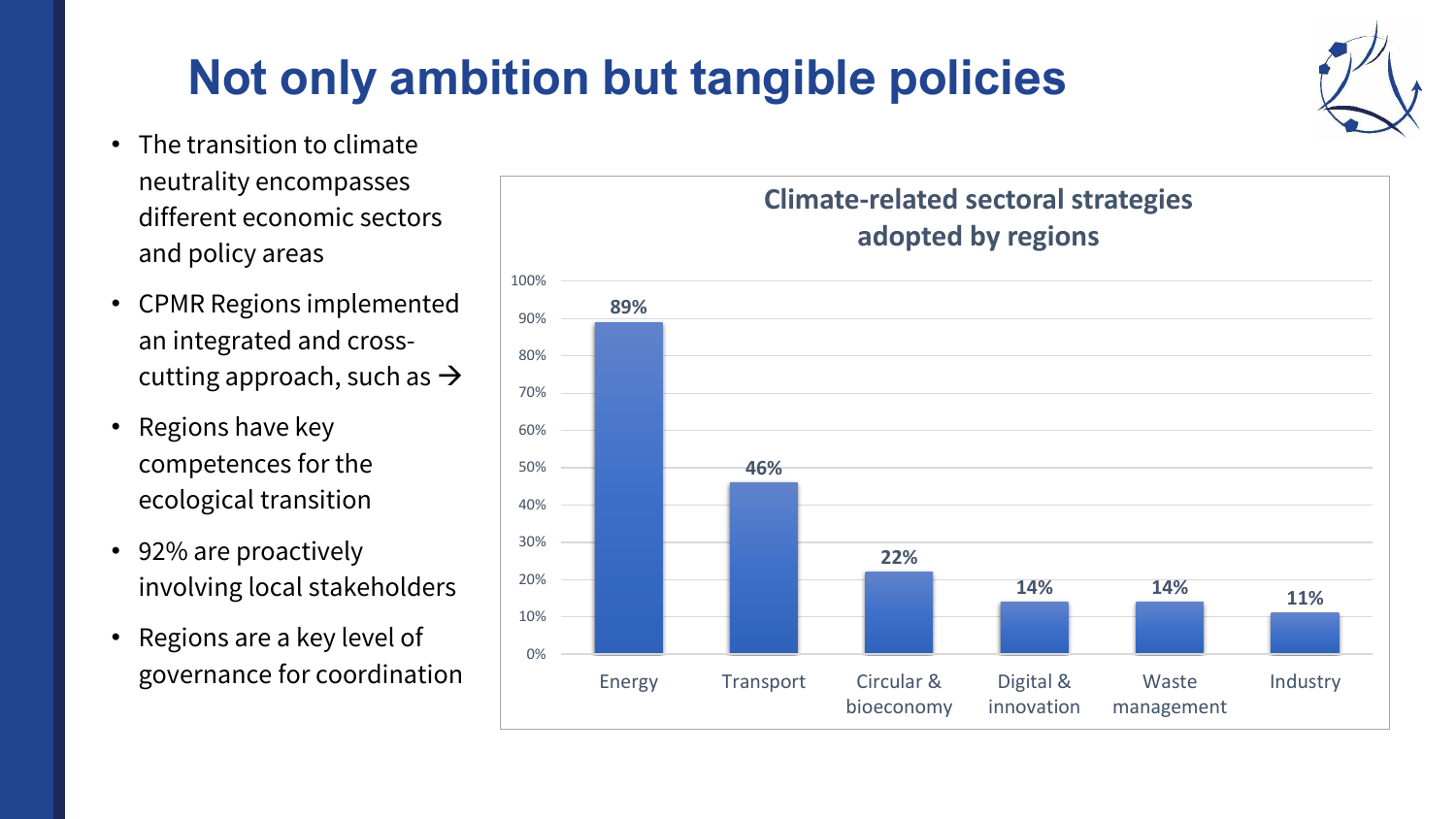#### **Adaptation: meeting a global challenge with a place-based approach**



The CPMR collected input on the main vulnerabilities and impacts of climate change faced by the regions

Peripheral and maritime regions are particularly vulnerable to the impacts of climate change

 $\rightarrow$  This be recognised at EU & international level



**Threats to peripheral and maritime regions from**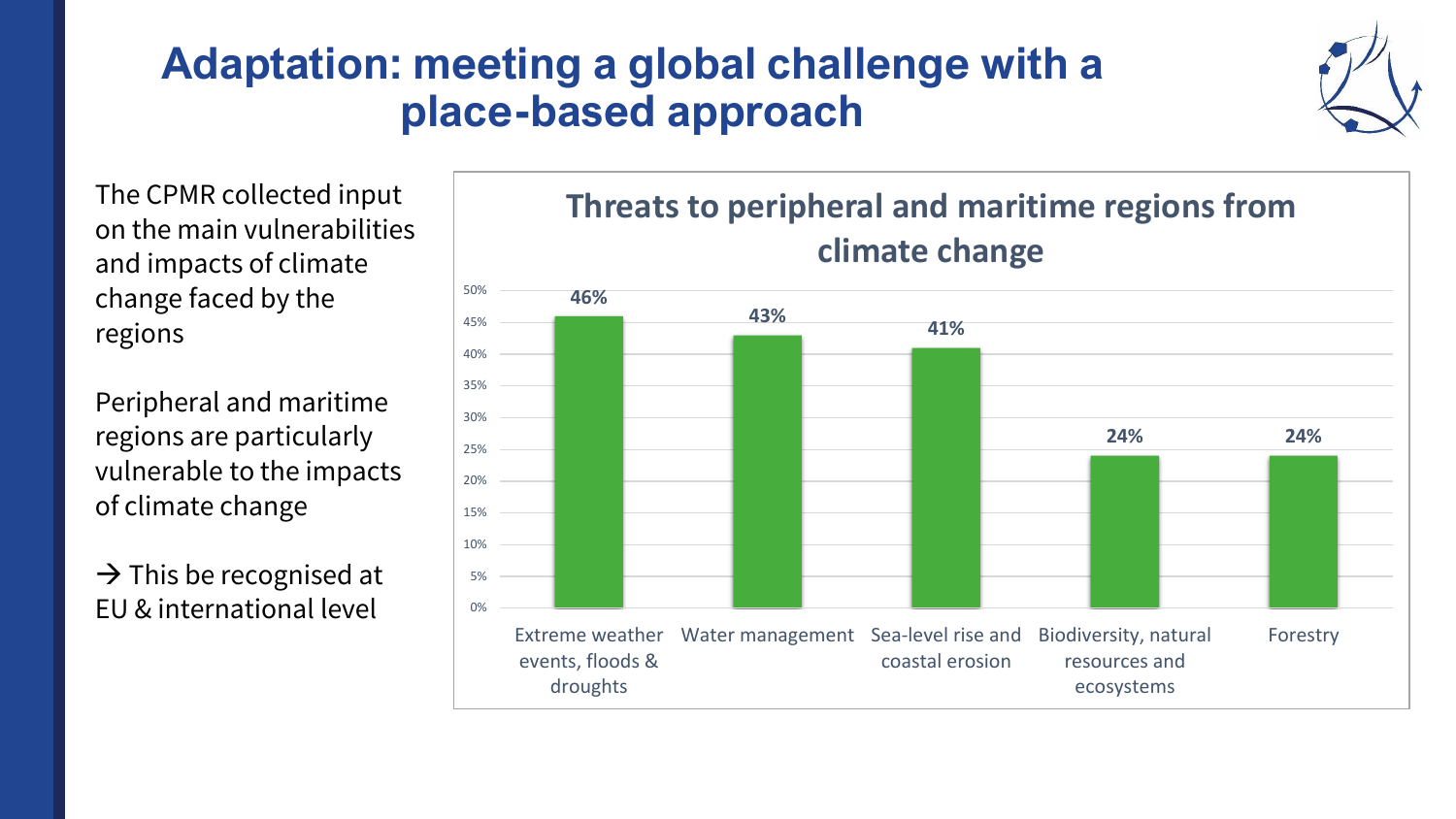# **Adaptation**

- The impacts of climate change have far-reaching negative effects on several economic sectors
- Regions are preparing their citizens and local economies for the unavoidable impacts of climate change, developing adaptation strategies and impact studies with a place-based approach
- They know their territories and make sure that not only urban areas but also rural ones can adapt to climate change



#### **Sectors most vulnerable to climate change in maritime and peripheral regions**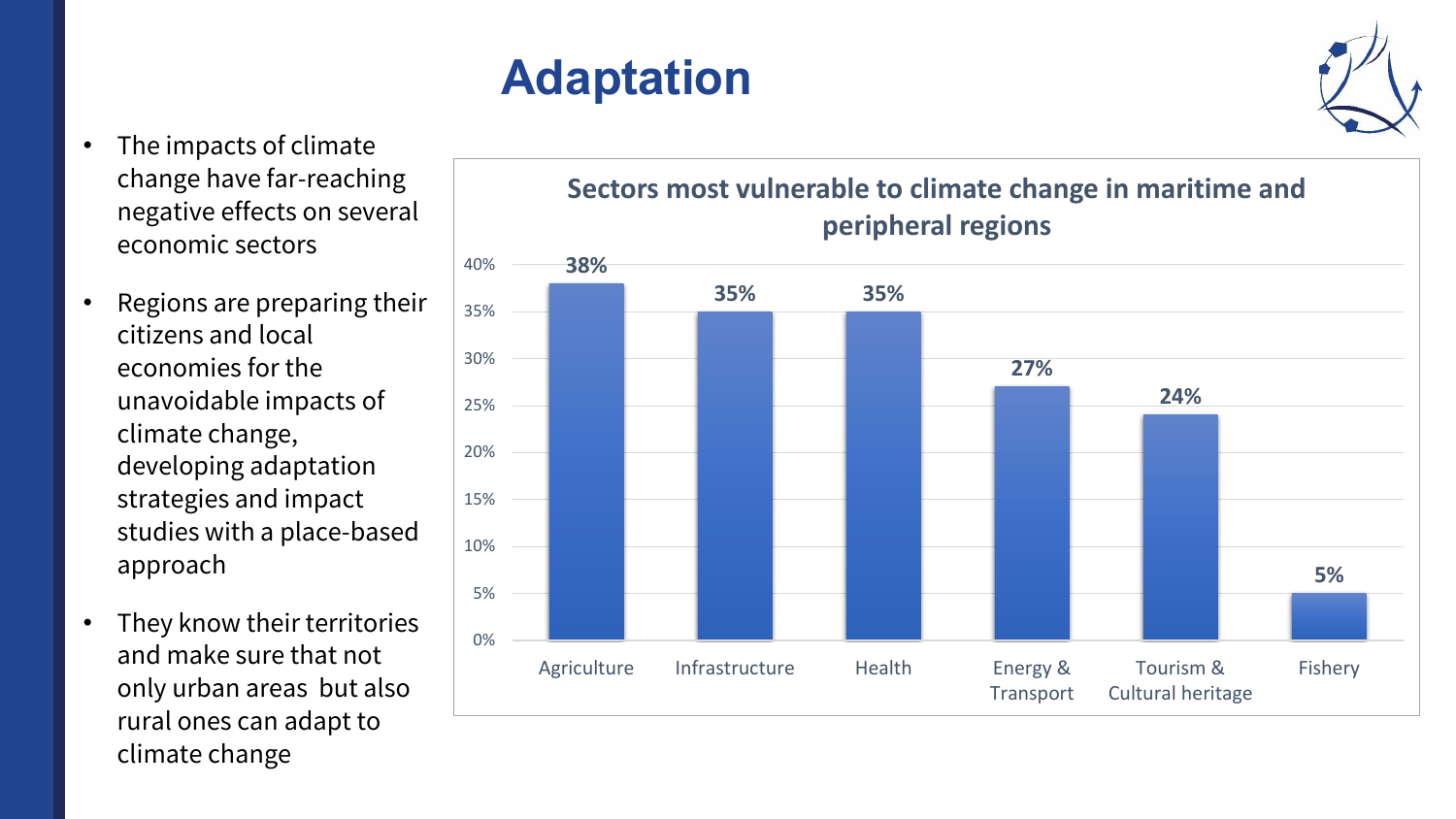



- Regions must be seen as key partners in the fight against climate change and be fully involved in the design and implementation of policies for the ecological transition.
- A robust multi-level and multi-stakeholders' approach is a condictio sine qua non to deliver the European Green Deal.
- Delivering a just transition to a climate neutral future must rely on a place-based approach and region-specific solutions.
- Regions Act! will continue to foster the exchange of best practices between CPMR Regions and will promote twinning initiatives